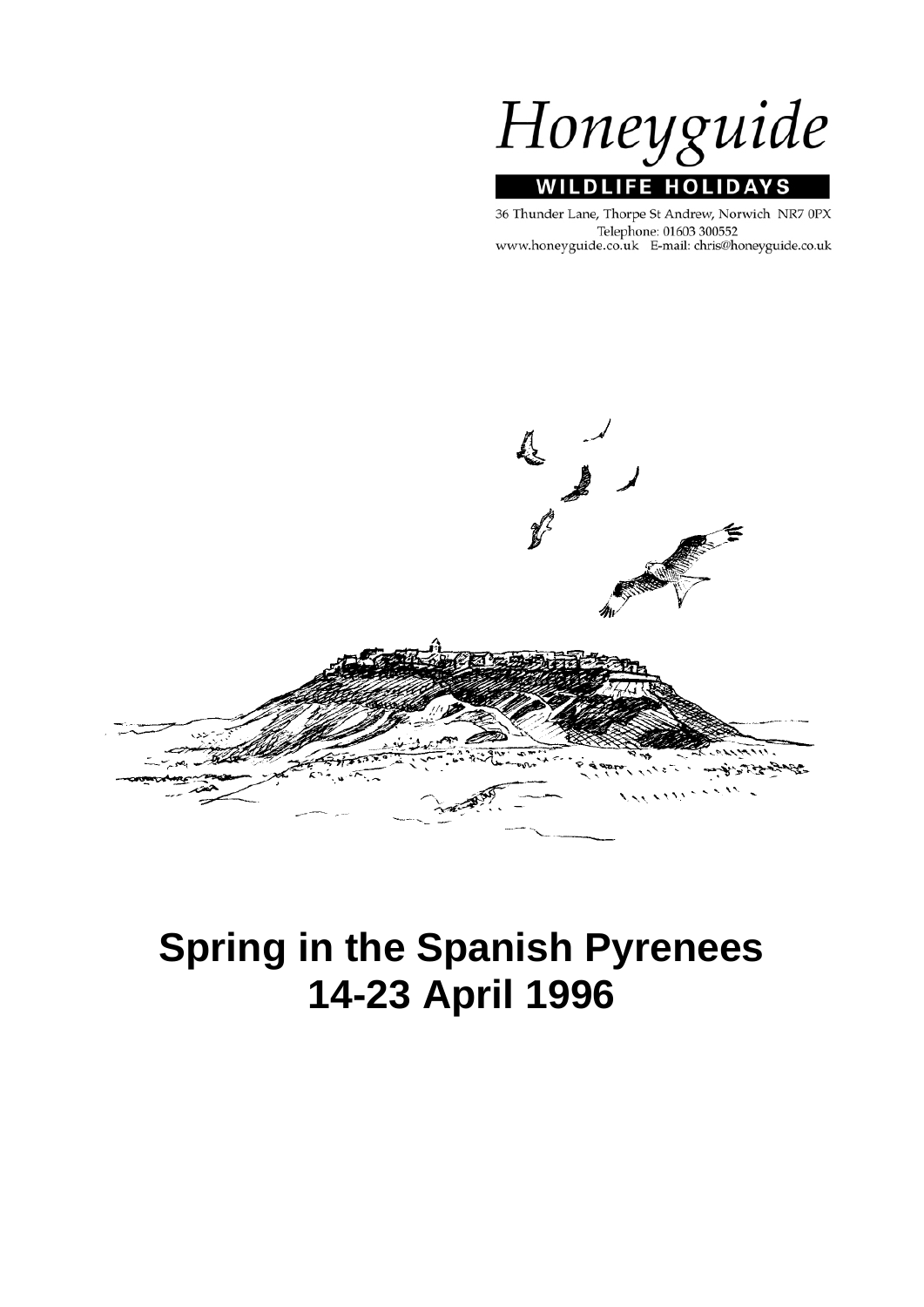# **Spring in the Spanish Pyrenees 14-23 April 1996**

#### The group

George Graves Doris Graves

Keith Morgan Jo Morgan

Leslie Baker Hazel Wells

Doreen Brown

Jennie Pyle

Mike Pill Doreen Pill

Anne Sommerville

Leaders: Rob Macklin Kathy Archibald

Report written by Rob Macklin, illustrations by Rob Hume.

As with all Honeyguide holidays, £25 of the cost of the holiday was put towards La Sociedad Española de Ornitología (SEO), the Spanish Ornithological Society, making a contribution of £375 towards SEO's campaign to save the steppes. During the course of Honeyguide holiday that followed this one in Berdún, Juan Carlos Cirera Martínez of SEO's Zaragoza office came to Berdún to collect a cheque for £825, including contributions from both Pyrenees holidays and £150 from Fuerteventura.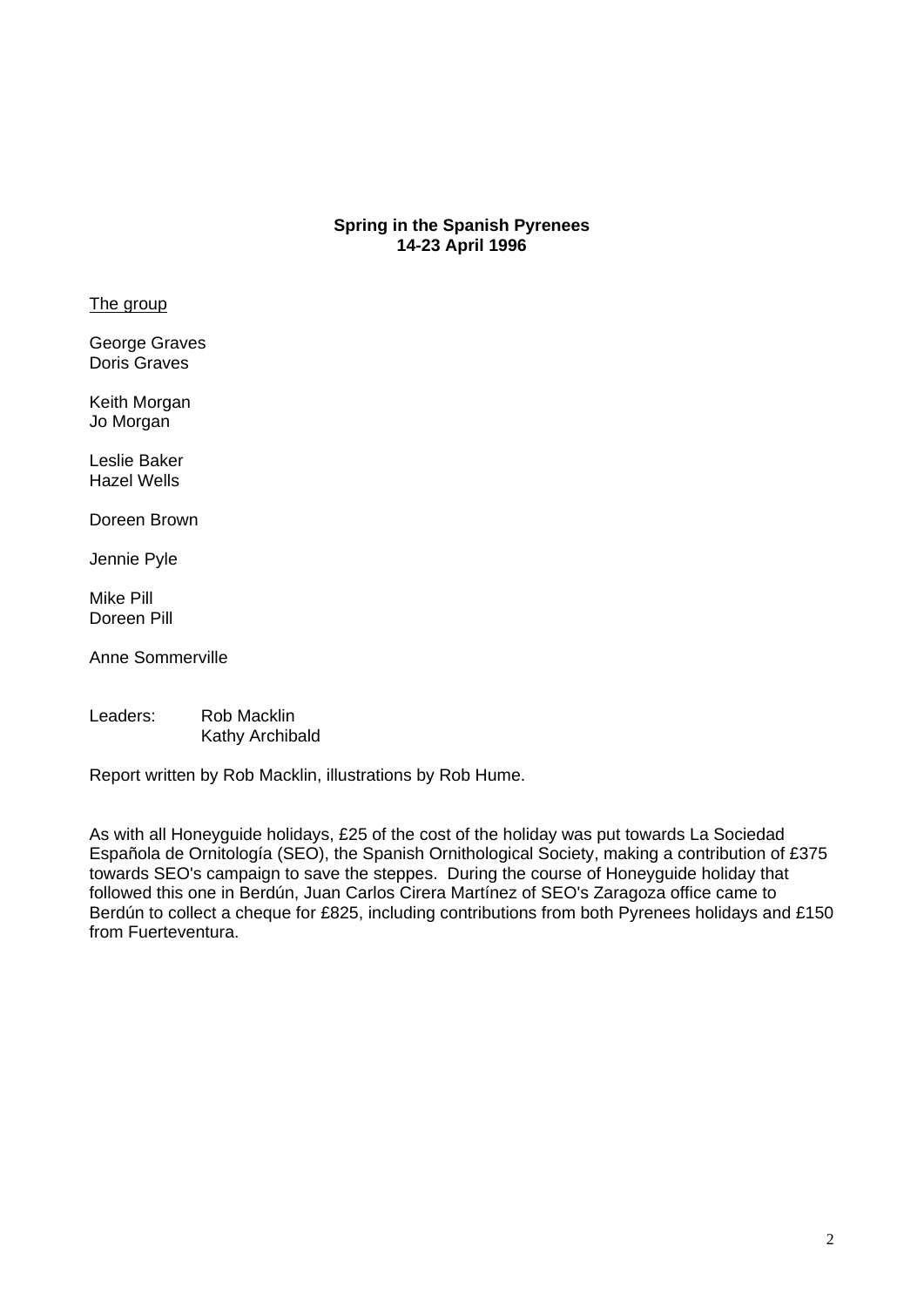#### **Spring in the Spanish Pyrenees 14-23 April 1996**

### Sunday 14th April - Bilbao to Berdún

Cloud, mist and dull conditions at Heathrow were replaced by relatively warm conditions at Bilbao airport and a temperature of 12 degrees. John Boucher welcomed us at the airport and escorted us to our coach for the four hour drive to Berdún in the foothills of the Pyrenees. A magnificent white stork stood astride its nest on a church tower of a village near Bilbao - an opportunity for a photo stop on the return journey.

Everyone soon got into the swing of raptor spotting from the coach and we drove along to a chorus of 'griffon', 'red kite', 'black kite' and 'buzzard' all the way. A female hen harrier swooping over the coach outside Pamplona was a real surprise and a female marsh harrier soaring away was also somewhat unexpected. Several kestrels were seen on the roadside wires. The botanists set the tone of the holiday at the half-way coffee stop, busily identifying hybrid oxlips, cornsalad and tall rock-cress. The Embalse de Yesa was full to the brim which dashed our hopes for any wading birds on the edge although we did catch a glimpse of great crested grebes and mallards. A flock of 20 yellow-legged gulls circled the reservoir appearing brilliant white against the still water.

Those who had been to Berdún before looked out expectantly for that wonderful, inspiring sight of the 'fortress on the hill' commanding the plains like a battleship, a view which soon produced a gasp of welcome from everybody as we returned from our travels each evening.

Vivien greeted us as we arrived at the steep ramp through the mediaeval archway into the town and helped us stagger up with our luggage to our two fabulous houses, where swallows were chattering a welcome on the wires. The first of many excellent dinners was taken at the 'Rincón de Emilio' and we were very pleased that John was able to join us.

#### Monday 15th April - Around Berdún to the Rio Veral and Rio Aragón

We were all very pleasantly surprised by the weather on our first day, which was warm, sunny and calm. A pre-breakfast walk gave us our first sights and sounds of the residents of Berdún particularly serins, goldfinches and greenfinches, all in full song. Several nightingales sang lustily from the village slopes and Doreen was quick to pick up a quail calling softly from the lower slopes. A female black redstart was spotted on the top of a house by the church while a pair of ordinary redstarts squabbled in the dense scrub. A single swift was over the village and a little egret flew lazily over giving us good views. No kites were seen but a solitary griffon vulture drifted across the sky.

After breakfast we set off through the 'badlands' down to the Rio Veral. The views were stunningly crisp and clear with the heavily snow-capped peaks of the Pyrenees looking close enough to touch. Not a plant went unnoticed as the group scattered and went athletically scrambling up and down the shale to identify the botanical delights. For such a barren landscape it was quite surprising how many there were: globularia and blue gromwell, Spanish broom, barberry and the superb, flowering amelanchier. Several lady orchids were found on the slopes just coming into flower.

We had excellent views of four turtle doves through the telescope and were surrounded by singing nightingales, serins, cirl buntings and corn buntings. A male stonechat looked very neat in his spring plumage and a crested lark busied itself with nest building. Both red and black kites soared overhead but the raptor honours were taken by an adult Egyptian vulture and a short-toed eagle just hanging in the air.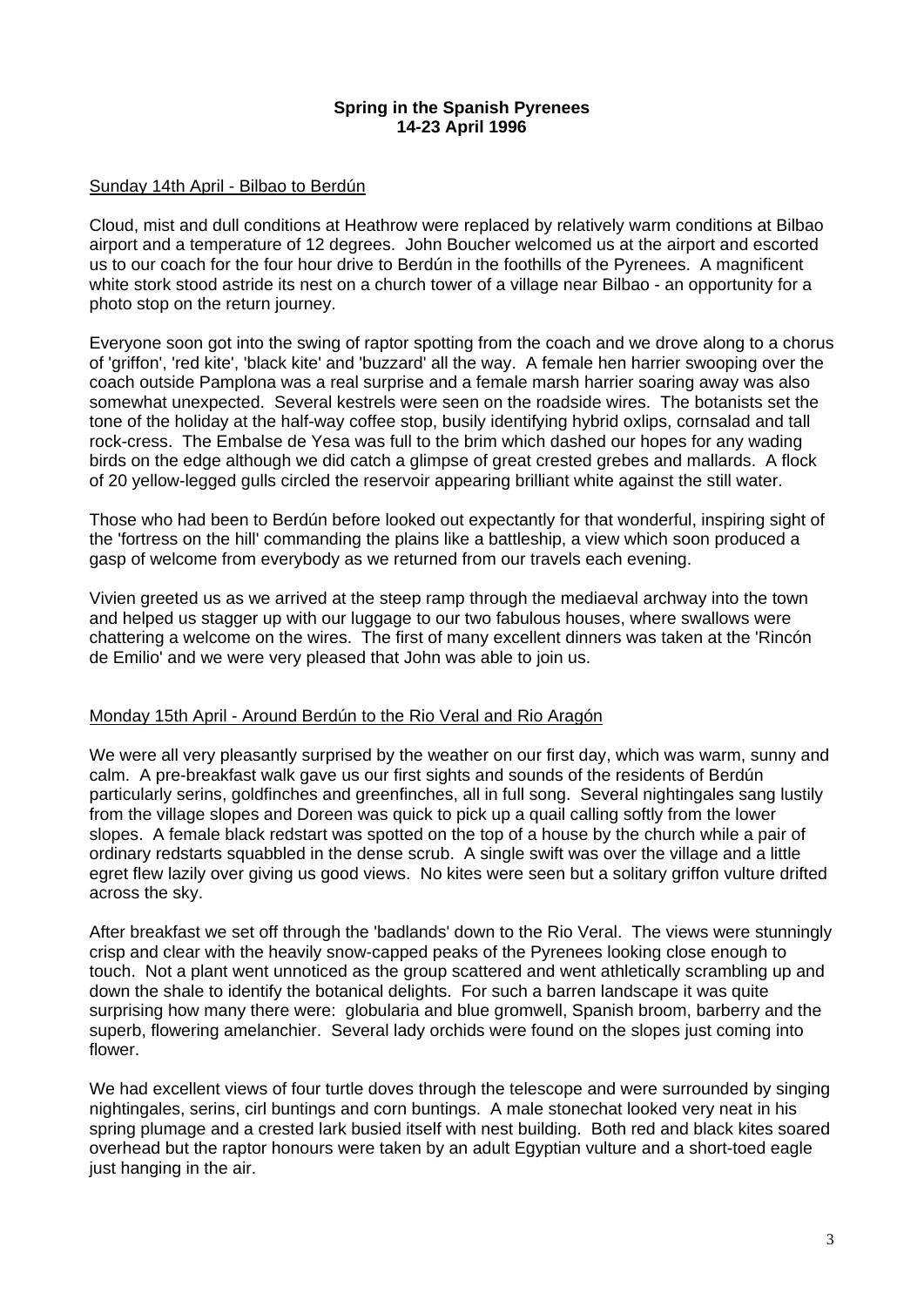Both subalpine and Bonelli's warblers were singing in the scrub along the river while two male pied flycatchers caught insects along the field edge.

A few butterflies were found here including the impressive scarce swallowtail which was new to most of the group. A wood white fluttered through the scrub and the startling Spanish festoon landed to give several of the group good views.

After an enormous lunch at Emilio's, instead of a sensible siesta we set off on the long hike to the Rio Aragón, past the rather barren arable fields and the ugly, modern grain stores, including Franco's silo, about which we were to hear later in the week. The fields themselves held singing crested larks and skylarks while a single woodlark sat quietly on the telephone wires. Corn buntings seemed to be in song from every bush and six rock sparrows were flushed out of an almond grove by a passing sparrowhawk.



*Crested lark*

Cleopatra and brimstone butterflies flew at great speed along the roadside verges while wall brown and small copper were also added to the list. The real find here were several, tiny panoptes blues and a bright Moroccan orange-tip. A bright orange butterfly landed just long enough to see that it was a Queen of Spain fritillary.

Wild clary, sainfoin and rush-leaved narcissus were all found alongside the fields and several clumps of purple toothwort were out along the river edge, parasitising the aspens. Sun spurge flowered all over the place but was dwarfed by the impressive large Mediterranean spurge. The more adventurous members of the group (i.e. all the women!) went for a paddle in the river which, being fresh snow-melt, did wonders for hot and tired feet. After quite a long day and all the unaccustomed sunshine, we were all pretty pleased to see John and Viv arriving in convoy to ferry us home by car in time for a promenade around the town before another gargantuan meal at Emilio's brought a relaxing end to an exciting day.

## Tuesday 16th April - Santa Cruz de la Seros & St. Juan de la Peña

We made our first stop a little way along the Aragón at a grove of Holm oaks where we could get right down to the river, which was ringing with the calls of Cetti's warblers and nightingales. This was a productive patch with both green and common sandpipers plus little ringed plover on the river and up to five black kites overhead. A plethora of warblers in the scrub included many chiffchaffs, whitethroat and blackcap with another singing subalpine warbler and a rich, yellow melodious warbler. Several groups of blue aphyllanthes were found growing on the scrubby banks and false senna provided a splash of colour. As we were pulling away from the grove, a black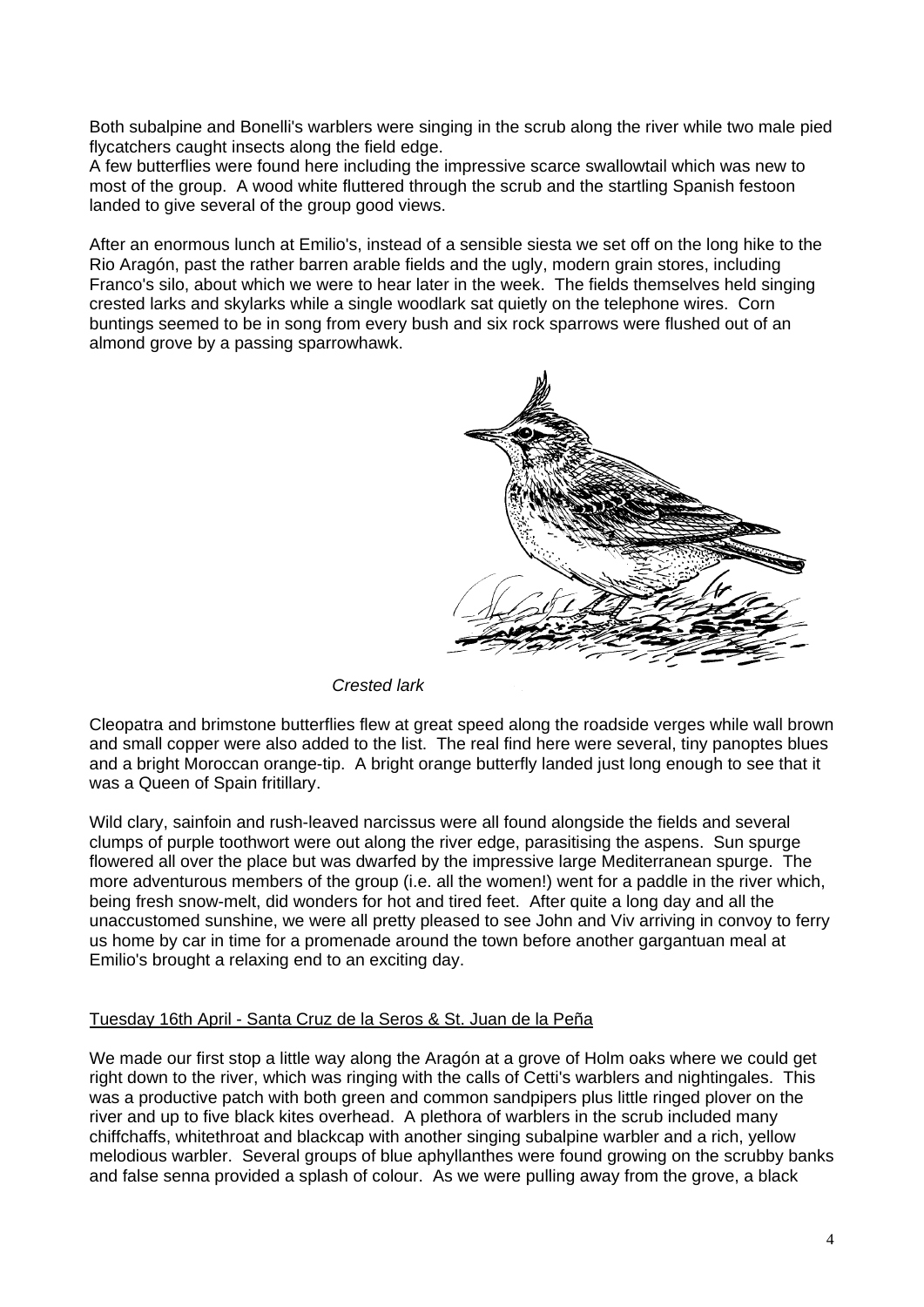stork drifted right overhead and we all jumped out again to watch it, much to the amusement of José until Doreen explained in Spanish what an exciting rarity it was for us. José probably decided we were mad and was very accommodating and patient with us, much to our advantage.

Next stop was Santa Cruz de la Seros with its fabulous 12th century church complete with alabaster windows and nesting crag martins. We had an incredible raptor half-hour with golden and Bonelli's eagles, peregrine falcon and griffon vultures all in the sky at once. The peregrine mobbed the golden eagle for several minutes as it drifted across the valley. An alpine swift was seen briefly here and Mike was lucky enough to catch a glimpse of a passing dipper.

Then an awe-inspiring coach ride up the steep, twisting mountain road above the village to the monastery of St. Juan de la Peña (St. John of the cliff). As if the view over the cliff-edge was not spectacular enough, the other side of the road with carpets of hepatica and tiny narcissus under the trees was just breath-taking. 'Fairyland' many of us agreed: I have rarely seen anything so beautiful!

We delved into Emilio's substantial packed lunches on the grass outside the old monastery, surrounded by the leaves of merendera and the calls of coal tits and nuthatches in the pine trees. A Queen of Spain fritillary butterfly interrupted lunch! Suitably fuelled we walked through a sea of hepatica and up the steep slope where the trees gave way to echinospartum along the top of the ridge, part of the Sierra de St. Juan. We had hoped to see lammergeier from here but had to be content with many soaring griffons and a single Egyptian vulture. Two pairs of ravens were seen up here and a solitary buzzard glided by. On the butterfly front both swallowtail and scarce swallowtail were found along the ridge and a green hairstreak was located in a sheltered area of scrub; we also had good close up views of a meadow fritillary here. We were also very fortunate to have good views of a hummingbird hawk-moth which was taking nectar from the narcissus. Both rush-leaved and rock narcissus were found in profusion along the ridge and the delightful white daffodils were identified as *Narcissus pseudonarcissus moschatus*. (Rock and rush-leaved narcissi have been now lumped as one species, rush-leaved narcissus, in the latest edition of Blamey & Grey-Wilson's alpine flora.)

On the way back down we began to explore the pine woods and our patience was rewarded when we were able to get reasonable views of firecrests which seemed to be everywhere. Nuthatches were also very evident here and we came across a pair at their nest hole in the woods. All in all a very successful day enlivened by the calls of scops owls in the evening. Mike and Doreen were lucky enough to see one of the owls in the light on a TV aerial.

## Wednesday 17th April - Embalse de la Peña, Castillo de Loarre & Riglos

A reasonable, though cold morning greeted us after overnight rain, thunder and lightning which put the lights out in the painting school until we located the trip switches! The highlight of the prebreakfast walk was 30 griffons gliding low over the fields towards Berdún and a little owl on the farm buildings below the town. Both red and black kites were in the air and small flocks of goldfinches were moving through.

Our first stop was at the Embalse de la Peña although it was very windy here and quite cold. The reservoir itself was very quiet with just three pairs of great-crested-grebes and several mallards. A common sandpiper flitted away and a solitary yellow-legged gull stood stock still on the far side. Crag martins flashed around the surrounding crags and we located a raven's nest overlooking the road with the parents regularly bringing in food. A blue rock thrush sang from a high perch on the rocks allowing most of the group to see it in the telescope and a pair of black redstarts called from the rocks. Most of the group were already on the coach when a lammergeier drifted low through the gorge.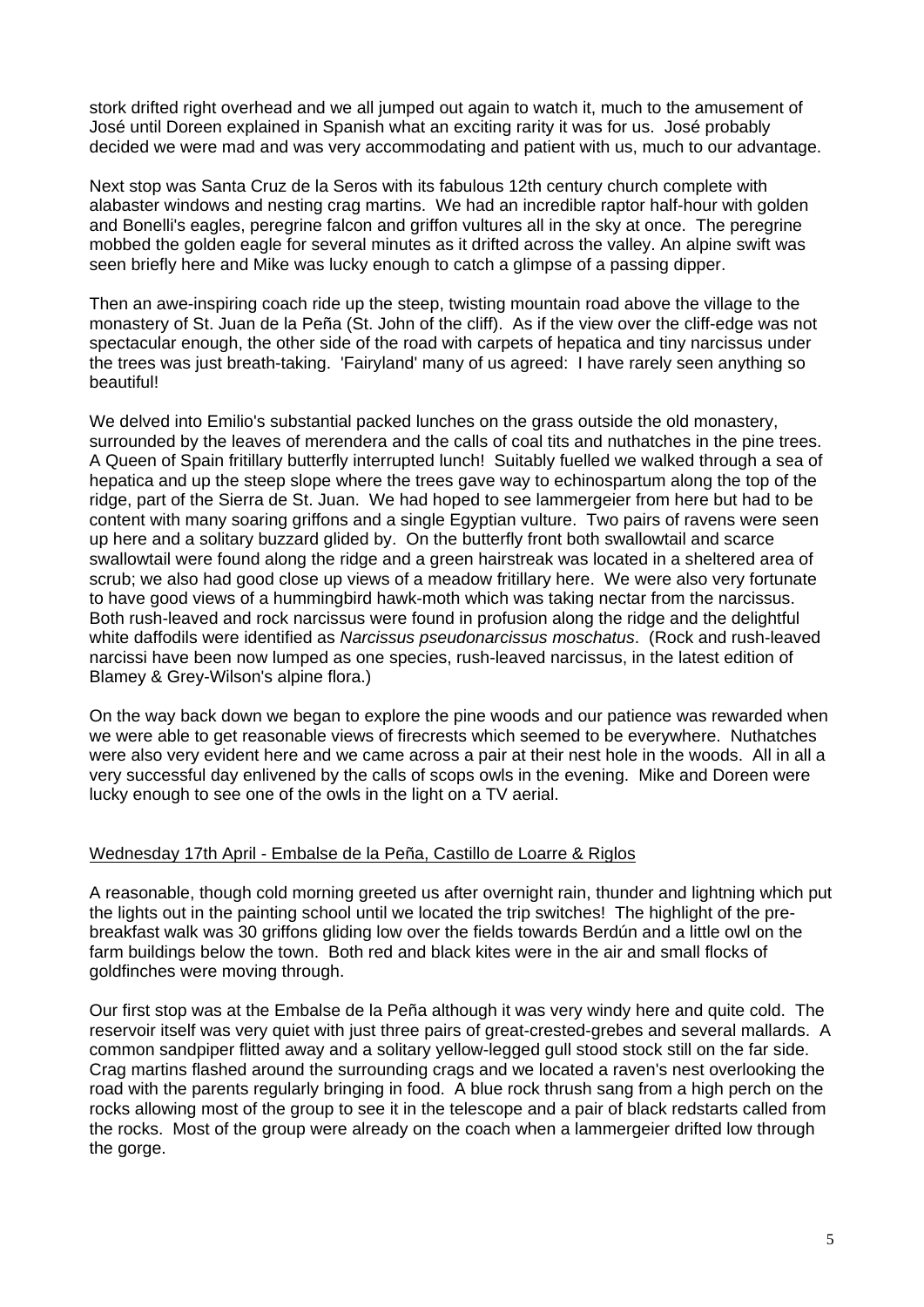Our next destination was Castillo de Loarre which dominates the landscape in the valley. One or two of us began to explore the scrub around the castle while the majority of the group opted for a look around the castle itself. Kestrels, choughs and crag martins were nesting within the confines of the castle and Mike and I had a brief glimpse of a hoopoe which seemed to just vanish into the undergrowth! Luckily the whole group had reasonable views of this same bird from below the castle walls after lunch. This afternoon session proved particularly productive with the thick scrub concealing singing Sardinian, subalpine and Dartford warblers and a woodlark occasionally rising into song. A rock bunting was located on the castle slopes and a very brief glimpse was had of a black-eared wheatear disappearing into the rocks.

The latter part of the afternoon was spent at the striking cliffs of Riglos with the small village nestling under its towering sandstone peaks. The cliffs themselves had several climbers on them, which was certainly disturbing a nesting pair of Egyptian vultures. It would seem reasonable for the climbers to desist until the breeding season was over. Many griffons glided along the rockface and both rock doves and choughs were nesting here. A blue rock thrush sang from high up on the cliffs while the scrub concealed singing Sardinian and subalpine warblers. Unfortunately the black wheatears were nowhere to be seen.

The plants here were unspectacular though the rosemary was literally all over the place and gave off the most exquisite scent. Wild thyme and white rock-rose added to the colour. Navelwort grew out of the town walls.

#### Thursday 18th April - Bridge of St. Miguel, Aisa Village & Sierra de Aisa

Thankfully the day dawned sunny and clear although still a little chilly. As we were heading up into the high Pyrenees we all took suitable warm clothing in case of poor weather. Our first stop was to be the medieval bridge at St. Miguel near Jaca and on the way we were very fortunate indeed to spot a crane feeding unconcernedly in a roadside field.

The bridge itself gave excellent views along the river and the only grasshopper warbler of the trip was reeling away from the undergrowth. Both skylark and woodlark were singing here and we even managed to get the latter in the telescope. Five swifts were moving up through the valley and five turtle doves appeared restless on their way north. A flock of 'little brown jobs' in the bushes turned out to be ten tree sparrows. A Bonelli's eagle unbelievably turned up in the same place as last year while two red kites included one carrying nesting material. Butterflies here included Bath white and brown argus.

We stopped in the mountain village of Aisa for coffee (eventually managing to persuade the owners to open up) and noticed both rusty-back fern and maidenhair spleenwort growing on the village walls. A short-toed eagle hovered over the village.

Our lunchtime spot was high up the valley yet below the alpine meadow, beside the river. Several crag martins buzzed around us and a superb Camberwell beauty gave us great views as it warmed up on a rock with its wings outstretched! A small meadow here was alive with cowslips and spring gentians.

After lunch we climbed up through the rocks and into the high alpine meadow where we were met with stunning views. But, horror of horrors, the cold and late spring had not allowed the carpets of spring and trumpet gentians to come through, although we managed to find one of the latter. Small compensation was had with the carpets of wild daffodils (*Narcissus minor*) and clumps of golden saxifrage and spring crocus. A number of spots in the distance turned out to be a herd of 29 chamois; these did not seem to be particularly bothered about us and allowed us to get good views through the telescope. The large amount of snow higher up had made it difficult for the chamois to hide in the high passes. Two ravens flew around the valley cronking loudly and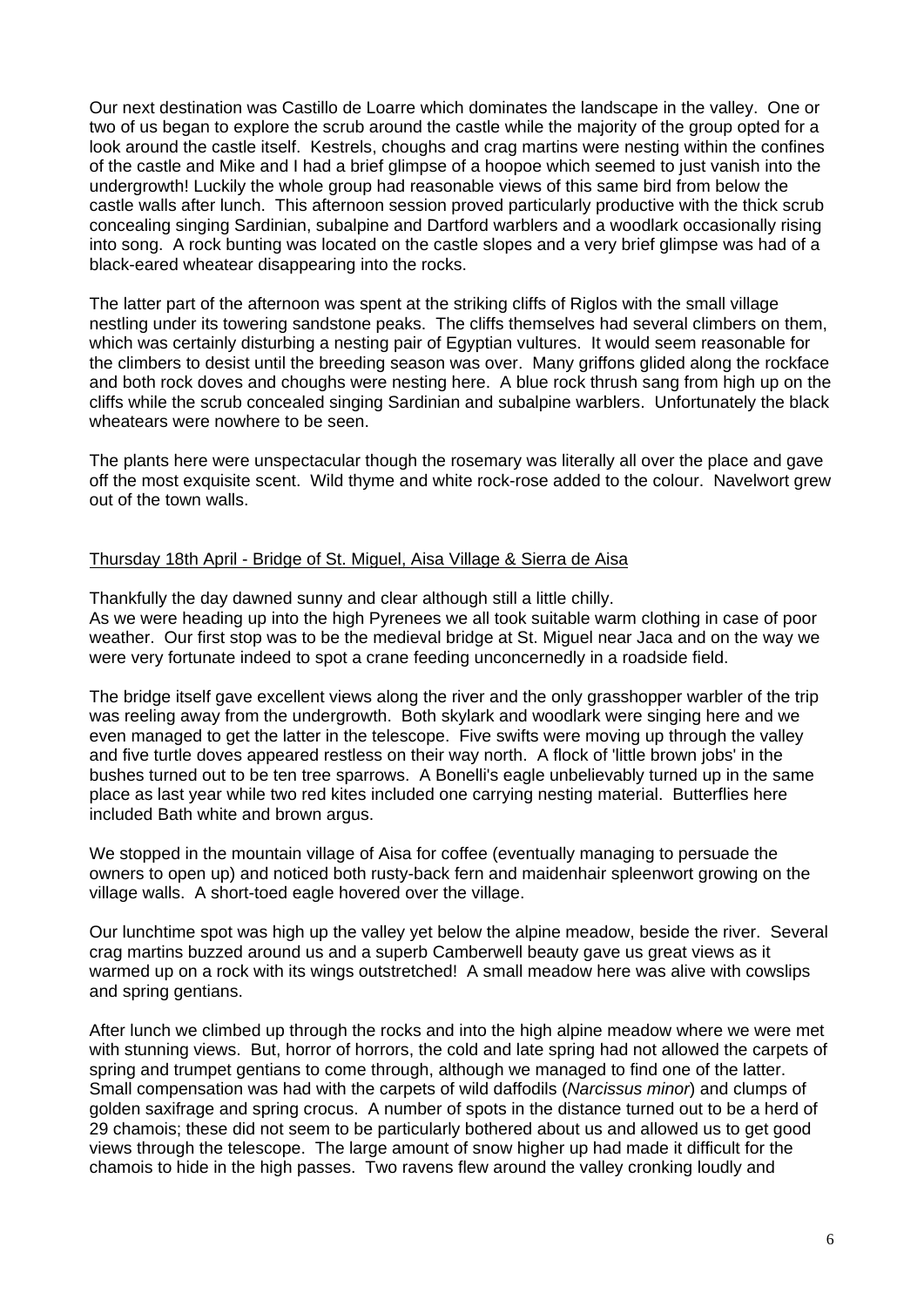coming very close when we tried to imitate their calls. The high wheeling flocks of crows turned out to be a feeding flock of alpine choughs working along the mountain slopes. Another rock bunting was seen up here and one or two wheatears were in song. No other mammals were seen but we located evidence of rabbit, mole and wild boar. As the afternoon drew to a close a full adult lammergeier (below) came into view and drifted along the rim of the valley appearing bright orange in the sunlight.

A truly remarkable day in the high Pyrenees which we will remember for a long time.



## Friday 19th April - Foz de Biniés and Rio Veral Valley

The day dawned sunny and warm with excellent visibility and our pre-breakfast walk was accompanied by the songs of at least five nightingales in the scrub below Berdún. One gave excellent views singing from the top of a bush. Two rock sparrows were seen at their customary place at windy corner!

After breakfast we were driven up to Biniés gorge by John and Viv and most of us saw two little owls on the farm buildings outside Berdún. At the entrance to the gorge we located false senna, blue aphyllantes, globularia, two lady orchids and the leaves of petrocoptis. Fortunately this plant was in flower in one or two areas along the gorge.

Griffon and Egyptian vultures were very much in evidence while a couple of sparrowhawks flashed over the gorge. Much higher in the sky we spotted a single peregrine and at least 30 alpine swifts. Grey wagtails were very apparent along the river and at least one dipper flew swiftly just above the water - very difficult to see!

Butterflies were fairly abundant in the sunnier areas and both panoptes and black-eyed blues were identified, Spanish festoons were seen mating and another Camberwell beauty flew along the road edge. We managed to find a comfortable picnic site at the top of the gorge and Vivien arrived in the car with our packed lunches. This was an excellent spot for butterflies with peacock, comma, small blue and Queen of Spain fritillary all found here. There was also a superb area of Nice milkwort here. After lunch we 'disposed' of our chicory here - hope the wild boar like it!

Most of the group decided on the walk back to Berdún along the Rio Veral, a fairly long trek. Fortunately Vivien ferried us down to the Veral bridge to make the journey shorter. Nightingales and blackcaps were singing in the scrub by the river while a pond-skater attacked and ate a spider in the shallows. No sooner had we started our walk when an immature lammergeier appeared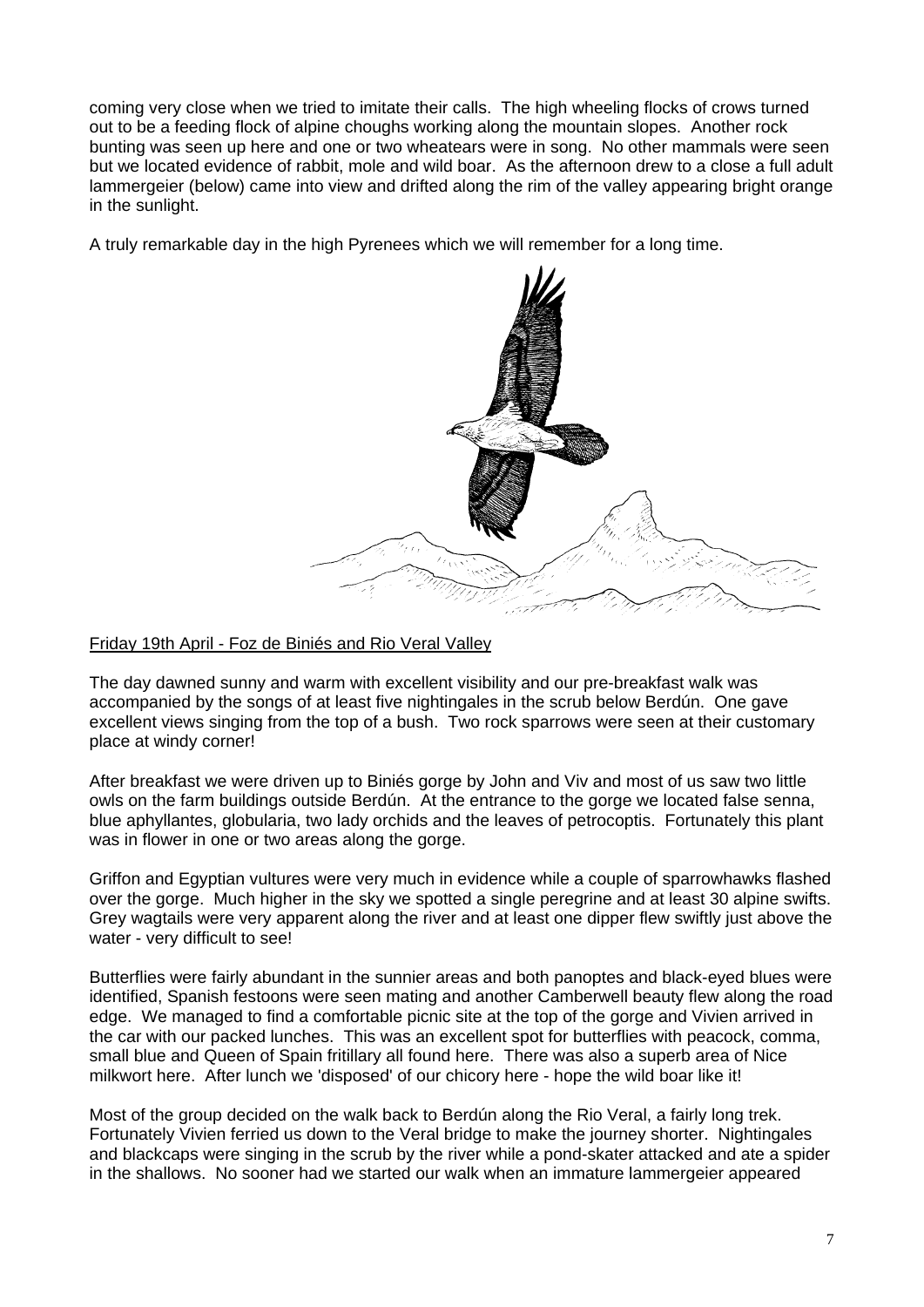over the badlands giving us all good views. Four red-legged partridges sped away as we approached - probably more used to hunters! New butterflies along here included a long overdue clouded yellow and a well camouflaged dingy skipper, ably spotted by Anne.

Raptors along this section included a superb male Montagu's harrier, which disappeared as quickly as it arrived, two red kites on nests which did not seem to bother too much, two buzzards, a short-toed eagle and a pale-phase booted eagle - an amazing array of birds.

Diligent searching in a patch of scrubby grassland revealed several early spider orchids, lady orchids and twisted thymelaea. Walking on around the network of fields we came across a very old willow which held a couple of long-tailed tits and a short-toed treecreeper. The scrub here produced three whinchats which we all saw well and a cirl bunting trilled. The real highlight was the sudden arrival of at least 30 trilling bee-eaters - surely one of the birds of the trip. We approached the last leg of the journey faced with the climb up to Berdún, a long haul only broken by the sight of two little ringed plovers on the river. It was a hot, dusty and tired group that arrived back at base.

## Saturday 20th April - Col de Portalet & Valle de Hecho

A long drive to the very roof of the Pyrenees, which took almost a couple of hours. At this height it was still very cold with great drifts of snow along the roadside. However a bit of weather did not daunt our group and, after a lukewarm coffee, we spread out to search the immediate area around the Spanish/French border. The cold conditions made gentians and orchids out of the question but we were lucky enough to find several clumps of purple saxifrage blooming on the rocks. Yellow saxifrage was also found here as were oxlips and wild daffodils.

Birds were relatively few and far between here with water pipits and wheatears breeding on the slopes and ravens and choughs overhead. A pair of kestrels were mobbing a red kite and later the male had a go at two passing choughs.

We decided it was too cold to stay up here and moved back down in search of warmth, birds, butterflies and plants. We decided to explore the Hecho valley which entailed driving back almost to Berdún. The valley itself looked very picturesque but our progress was halted by the road being closed by falling rocks. Nevertheless we found a super spot for lunch below the road, in the sun and well out of the wind. We almost stumbled onto several striking early purple orchids and Keith discovered a small group of green-winged orchids, both unexpected bonuses. Butterflies here included brimstone, orange-tip, green hairstreak, small blue and Queen of Spain fritillary while another Camberwell beauty flew at great speed along the road. We also discovered a group of 30 pine-processionary moth caterpillars on a large rock.

Marsh tits and long-tailed tits were calling from the trees and yet another firecrest was briefly seen. Up to ten griffons were joined by a pair of Egyptian vultures along the cliff rim but the real highlight of the day was the sight of four lammergeiers flying together. After our worries about seeing this species earlier in the trip it was fantastic to see such a group in the air together. Doreen pointed out the birds to two young Spanish birdwatchers with whom she communicated brilliantly! Our botanists continued to search the scrub (Doreen, Jo and Leslie in the forefront as usual) and found rock soapwort, wild strawberry, brooklime, bush vetch and the enigmatic Pyrenean saxifrage.

# Sunday 21st April - Berdún and Rio Veral

A free morning for the group which allowed everyone to explore Berdún and relax in the marvellous surroundings. Swifts had finally arrived over the town heralding the real start of summer. Another new species was represented by a female yellowhammer just below the village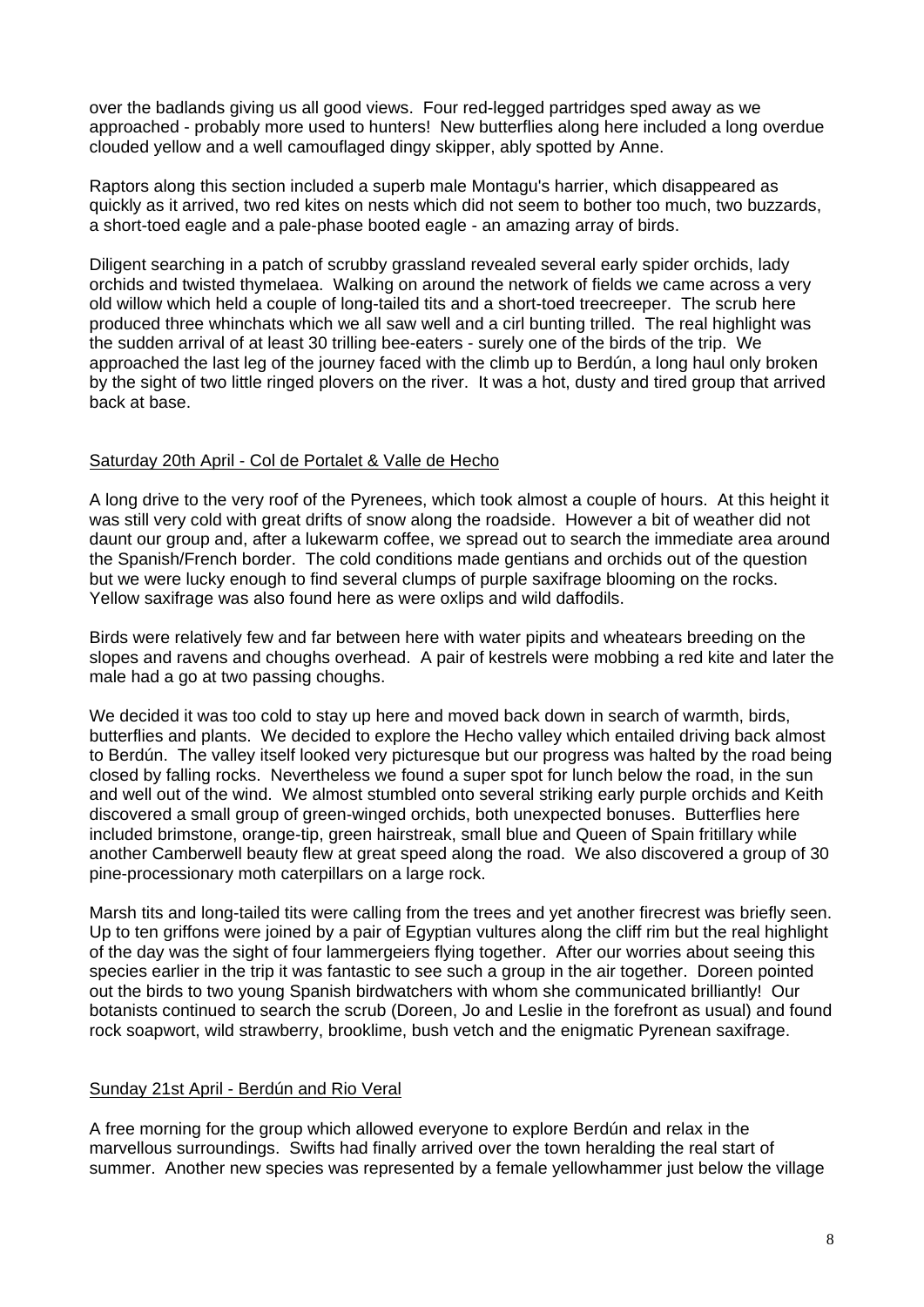where a common blue butterfly was also seen. In the afternoon we all walked down to the Rio Veral again to explore this area further.

In the badlands we found several lady orchids in full flower; many nightingales and corn buntings were in full song even on a hot afternoon! Two short-toed eagles and a buzzard were in the air over the river and the bee-eater count reached twelve, all calling loudly as they flitted over the scrub. Doreen and I had moved on slightly ahead and were very fortunate to witness three black kites, one red kite and a booted eagle all mobbing a passing osprey - brilliant!

One of the few sparrowhawks of the trip flew quickly over and five citril finches were identified by their calls as they flew over. A little owl was seen briefly around the old farm buildings here and a brown hare fled into deep scrub on our approach.

In the morning Keith and Jo had found some Pyrenean fritillaries on the slopes overlooking the river and we all trooped up there to have a look at them; 27 flowers were found in all. Both rock and rush-leaved narcissus were also in flower here and we also found field marigold and brown pea. Fools and 'proper' watercress were found as well as common figwort. A really excellent afternoon!

#### Monday 22nd April - Rio Aragón, Hoz de Arbayún & Hoz de Lumbier

Mike and Doreen came on the last pre-breakfast walk in overcast, windy and cold conditions. Very little was seen apart from two rock sparrows at windy corner and ten swifts over the town.

Our 'unscheduled' first stop was down to the Rio Aragón and a walk along the far side of the river. At least six grey-headed wagtails and 30 sand martins were busily feeding here and two golden orioles flew out. Both quail and cuckoo were calling here and little ringed plover and common sandpiper were seen along the river. The reedbeds were difficult to see into but our perseverance paid off with fleeting glimpses of at least two singing great reed warblers and Cetti's warblers. We also managed to get really close views of a singing Bonelli's warbler which is usually a very skulking species.

We then moved on to the viewpoint overlooking the magnificent gorge of Arbayún. Even though the weather was not brilliant we had excellent views of both griffon and Egyptian vultures, while a short-toed eagle and a male kestrel were also seen. A blue rock thrush sang from a prominent crag as up to 20 alpine swifts flashed overhead. Exploration of the surrounding scrub revealed more Pyrenean fritillaries and lady orchids while asphodel was in full flower here.

Lunch was taken on the picnic tables at the entrance to the Lumbier gorge in somewhat cool conditions. A superb male cirl bunting sang lustily from a perch right next to us giving us all great views. Many choughs and griffons flew low over the area and two ravens drifted into the gorge. Plants here included wild clary, early spider orchid, shrubby jasmine and a turpentine tree. As we walked along the route of the old railway we were accompanied by large numbers of griffons, choughs and jackdaws, an Egyptian vulture and a kestrel. Lady orchids were in full flower here and were some of the best we had encountered on the trip. As we neared the end of the gorge large black clouds billowed up bringing torrential rain lashing down the valley. Fortunately many of the group had reached the hostal in the village of Liédena before the deluge and could only wait for the rest of the group to battle through the rain. The latecomers were the only ones to see a little grebe on the river.

Our last night at Emilio's was a really jolly occasion and we were joined by John for dinner where the champagne flowed. I think we all agreed that it was an excellent trip and we were incredibly lucky with the weather!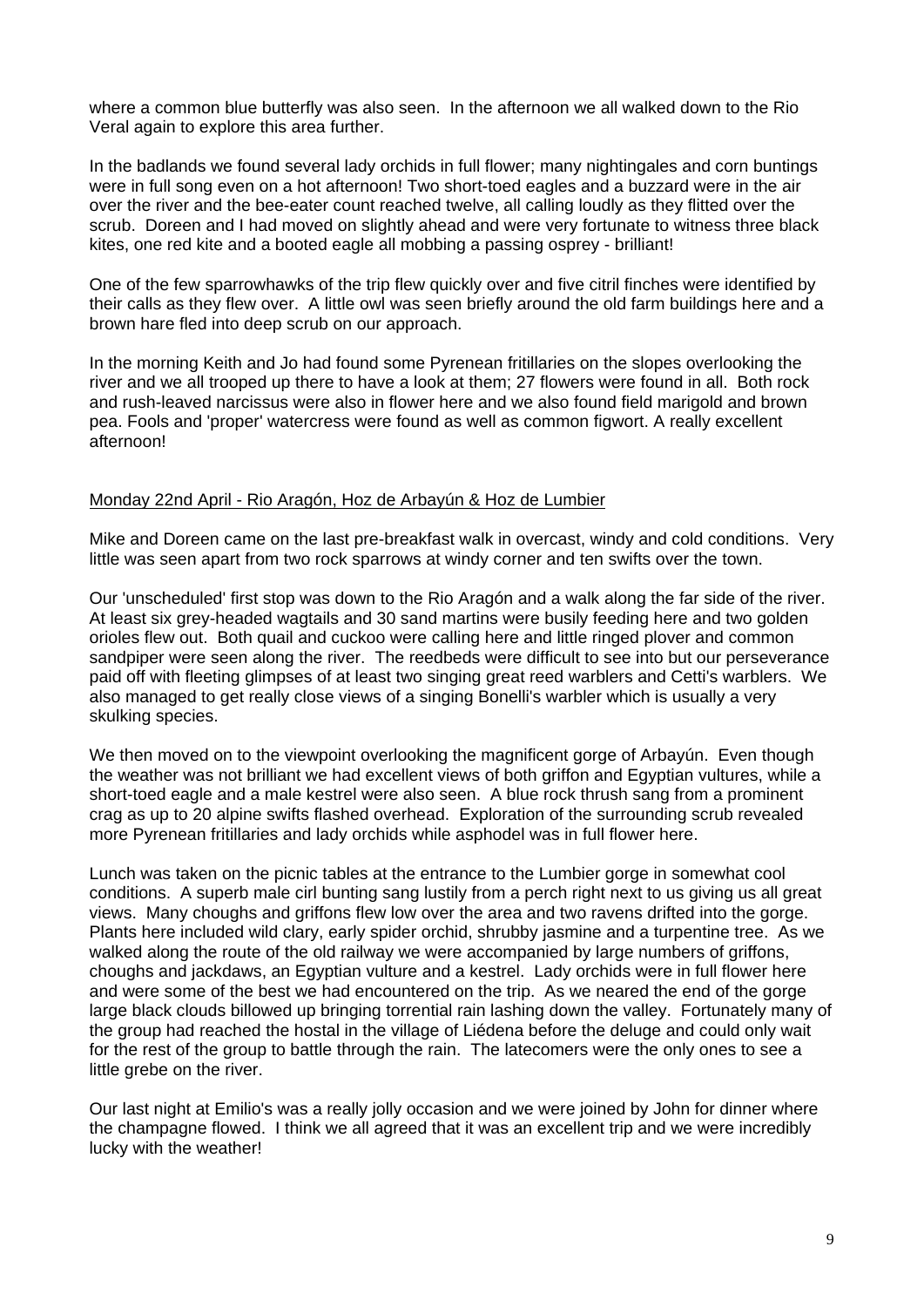#### Tuesday 23rd April - Return to Bilbao

An early start for the four hour drive to Bilbao via Pamplona and Vitoria Gasteiz. As we passed the huge reservoir we spotted both great grey and woodchat shrikes on the overhead wires but the reservoir itself was largely deserted.

Coffee was taken at the usual place outside Pamplona and we were able to persuade José to make a slight detour on the edge of Vitoria to get good views of the white stork on its nest - brilliant camera stop!!

So back to 'hideous' Bilbao where Kathy and I took the opportunity to brief the next leaders on our sightings over the past ten days.

It only remains to thank you for being a wonderful group and making the holiday go with a swing.

Bird list

| Little grebe                | Great crested grebe      |
|-----------------------------|--------------------------|
| Cormorant                   | Little egret             |
| Grey heron                  | <b>Black stork</b>       |
| White stork                 | Mallard                  |
| <b>Black kite</b>           | <b>Red kite</b>          |
| Lammergeier                 | Egyptian vulture         |
| <b>Griffon vulture</b>      | Short-toed eagle         |
| Marsh harrier               | Hen harrier              |
| Montagu's harrier           | Sparrowhawk              |
| <b>Buzzard</b>              | Golden eagle             |
| Booted eagle                | Bonelli's eagle          |
| Osprey                      | Kestrel                  |
| Peregrine                   | Red-legged partridge     |
| Quail                       | Coot                     |
| Crane                       | Little ringed plover     |
| Green sandpiper             | Common sandpiper         |
| Yellow-legged gull          | Rock dove                |
| Woodpigeon                  | Collared dove            |
| Turtle dove                 | Cuckoo                   |
| Scops owl                   | Little owl               |
| Swift                       | Alpine swift             |
| Bee-eater                   | Hoopoe                   |
| Green woodpecker            | Great spotted woodpecker |
| <b>Crested lark</b>         | Woodlark                 |
| <b>Skylark</b>              | Sand martin              |
| Crag martin                 | Swallow                  |
| House martin                | Tawny pipit              |
| Water pipit                 | Yellow wagtail           |
| Grey wagtail                | White wagtail            |
| Dipper                      | Wren                     |
| <b>Dunnock</b>              | Robin                    |
| Nightingale                 | <b>Black redstart</b>    |
| Redstart                    | Whinchat                 |
| Stonechat                   | Wheatear                 |
| <b>Black-eared wheatear</b> | Blue rock thrush         |
| <b>Blackbird</b>            | Song thrush              |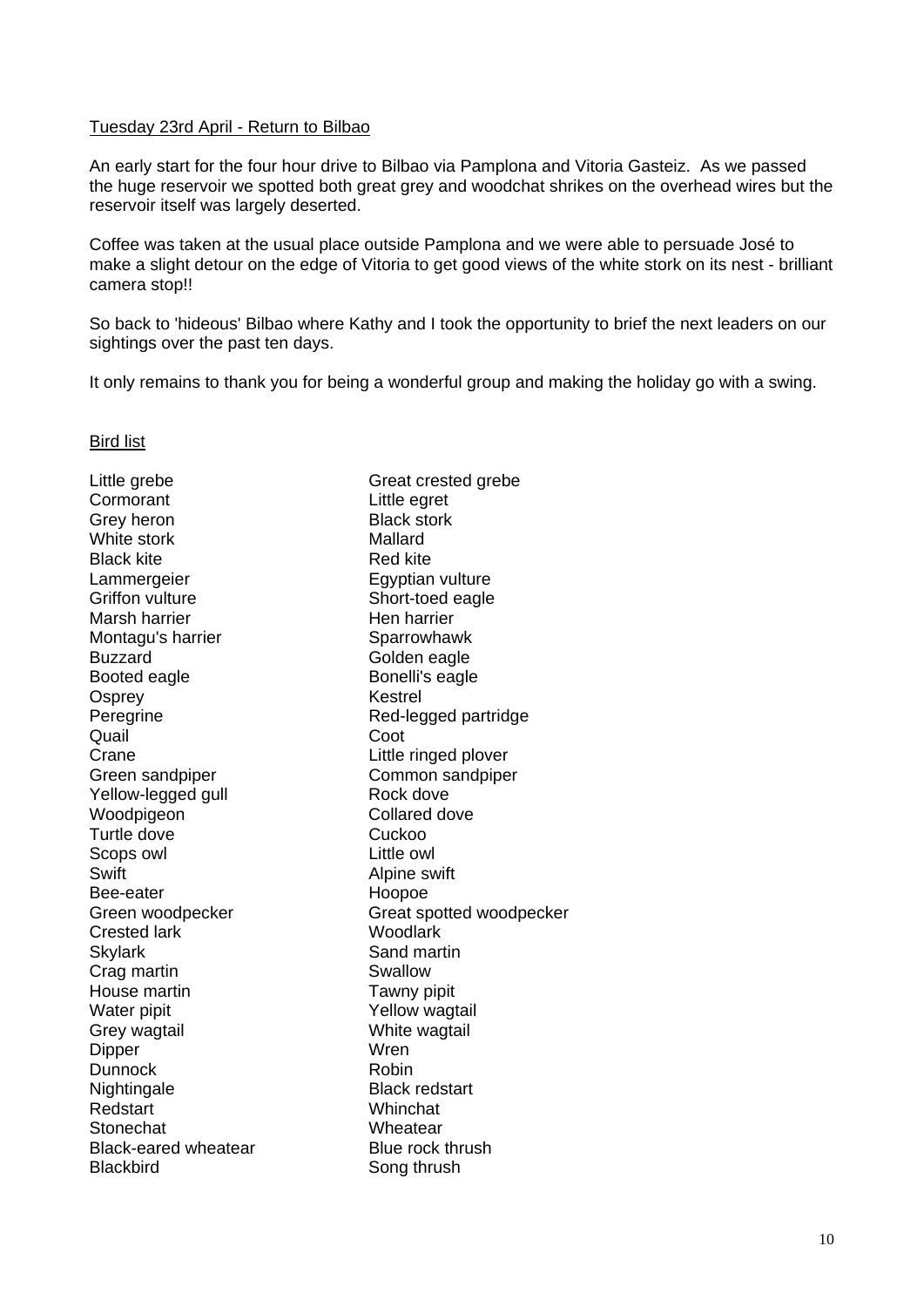Subalpine warbler Garden warbler Whitethroat **Blackcap** Bonelli's warbler **Chiffchaff** Goldcrest **Firecrest** Pied flycatcher Long-tailed tit<br>
Marsh tit Coal tit Marsh tit Blue tit<br>
Nuthatch<br>
Nuthatch<br>
Great tit Golden oriole Great grey shrike Woodchat shrike **Jay** Magpie **Alpine chough** Chough Jackdaw Carrion crow Carrion crow Raven<br>
Spotless starling Controller Changes Boarrow Spotless starling Rock sparrow Tree sparrow Chaffinch Serin Citril finch Goldfinch Linnet Yellowhammer Cirl bunting Rock bunting Corn bunting

#### 118 species

#### Butterfly list

Scarce swallowtail **Scarce** swallowtail Spanish festoon Large white Small white Green-veined white Bath white **Dramage Communist Communist Communist Communist Communist Communist Communist Communist Communist Communist Communist Communist Communist Communist Communist Communist Communist Communist Communist Communist Co** Moroccan orange tip Clouded yellow<br>Brimstone Cleopatra (right Wood white **Green hairstreak** Small copper Little blue Holly blue Black-eyed blue Panoptes blue Common blue Brown argus **Camberwell** beauty Peacock Red admiral Comma<br>
Painted lady<br>
Painted lady<br>
Cueen of Spain frit Meadow fritillary **Wall brown** Dingy skipper

31 species

Cetti's warbler Grasshopper warbler Great reed warbler **Melodious warbler**<br>
Dartford warbler **Melogies** Sardinian warbler Sardinian warbler Short-toed treecreeper

Cleopatra (*right*) Queen of Spain fritillary

![](_page_10_Picture_8.jpeg)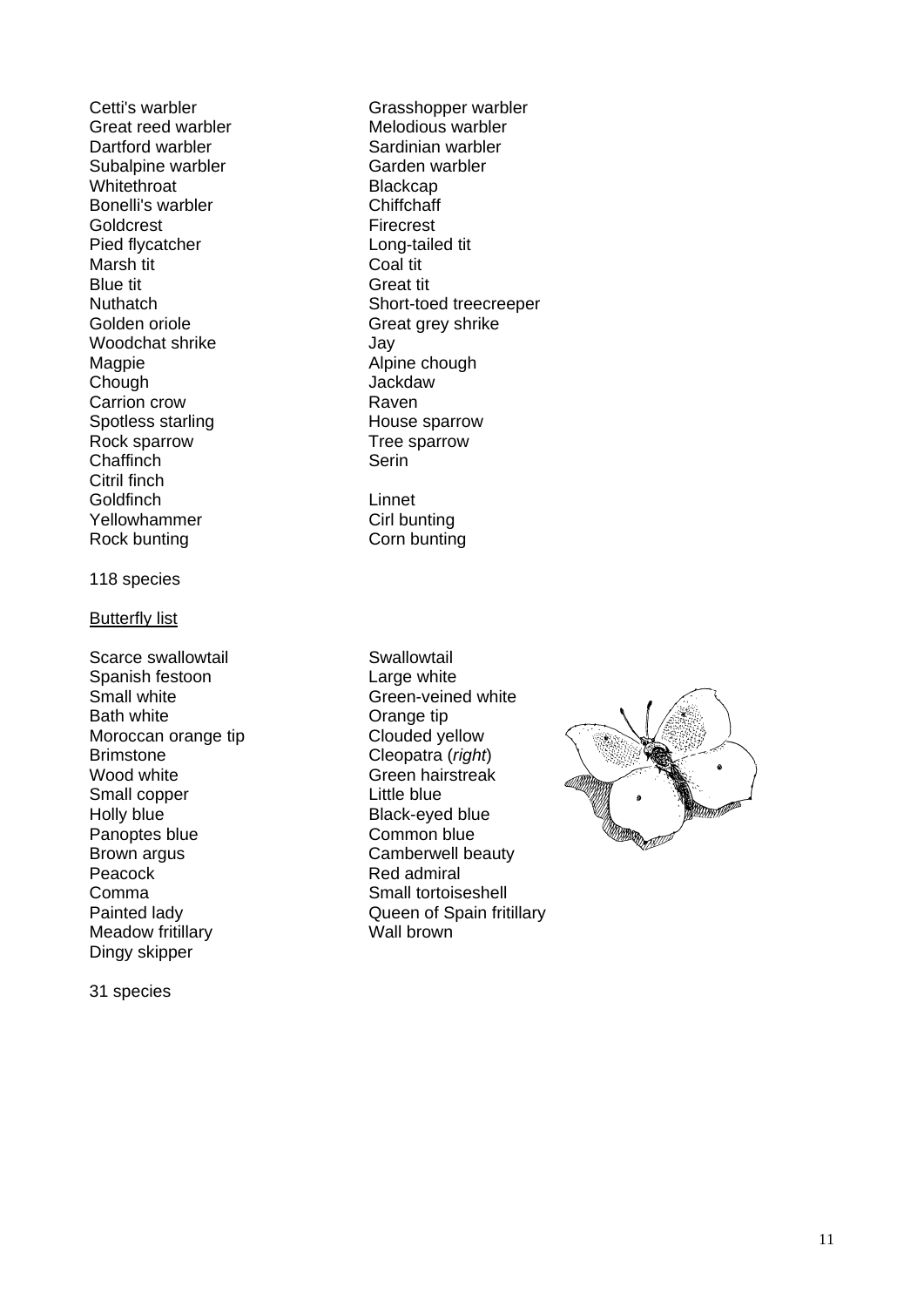# Plant list

This is a far from complete list of all the plants recorded and is on a site by site basis.

April 14th - Coffee stop near Pamplona

Corn salad (*Valerianella locusta*); Tall rock-cress (*Cardaminopsis arenosa*); Oxlip (*Primula elatior*).

April 15th - Berdún, Rio Veral & Rio Aragón

Wild clary (*Salvia verbenaca*); Borage (*Borago officinalis*); Sainfoin (*Onobrychis argentea hispanica*); Rush-leaved narcissus (*Narcissus requienii*); Shepherd's needle (*Scandix pectenveneris*); Green hellebore (*Helleborus viridis*); False acacia (*Robinia pseudoacacia*); Purple toothwort (*Lathraea clandestina*); Dove's-foot cranesbill (*Geranium molle*); Barberry (*Berberis vulgaris*); Spanish broom (*Genista scorpius*); White rock-rose (*Helianthemum apenninum*); Spring cinquefoil (*Potentilla tabernaemontani*); Lady orchid (*Orchis purpurea*); Judas tree (*Cercis siliquastrum*); Grape hyacinth (*Muscari racemosum*); Wild thyme (*Thymus drucei*); Amelanchier (*Amelanchier laevis*); Globularia (*Globularia punctata*); Blue gromwell (*Lithospermum arvensis*); Common Fumitory (*Fumaria officinalis*); White comfrey (*Symphytum officinale*); Madwort (*Asperugo procumbens*); Henbit dead-nettle (*Lamium amplexicaule*); Pyrenean violet (*Viola pyrenaica*); Ivy-leaved toadflax (*Cymbalaria muralis*); Rustyback-fern (*Ceterach officinarum*); Sun spurge (*Euphorbia helioscopia*); Perennial flax (*Linum perenne*); Cowslip (*Primula veris*); White horehound (*Marrubium vulgare*); Brown vetch (*Lathyrus setifolius*); Corn Mignonette (*Reseda phyteuma*); Hop trefoil (*Trifolium campestre*); Wormwood (*Artemisia absinthum*); Milk thistle (*Silybum marianum*); Borage (*Borago officinalis*); Pyrenean flax (*Linum suffruticosum salsoloides*).

April 16th - St.Cruz de la Seros, St.Juan de la Peña & Puenta de Reina

Kermes oak (*Quercus coccifera*); Stinking hellebore (*Helleborus foetidus*); Kernera (*Kernera saxitilis*); Blue aphyllanthes (*Aphyllanthes monspeliensis*) Wild daffodil (*Narcissus pseudonarcissus moschatus*); Rush-leaved narcissus (*Narcissus requienii*); Rock narcissus (*Narcissus rupicola*); Asphodel (*Asphodelus albus*); Pyrenean violet (*Viola pyrenaica*); Spurge laurel (*Daphne laureola*); Hepatica (*Hepatica nobilis*); Echinospartum (*Echinospartum horridum*); Lesser periwinkle (*Vinca minor*); Bearberry (*Arctostaphylos uva-ursi*); Pyrenean saxifrage (*Saxifraga longifolius*); Mistletoe (*Viscum album austriacum*); Box (*Buxus sempervirens*); Holm oak (*Quercus ilex*); Kermes oak (*Quercus coccifera*); Twisted thymelaea (*Thymelaea tinctoria*); Field madder (*Sherardia arvensis*); Barren strawberry (*Potentilla sterilis*); Alpine bitter-cress (*Cardamine bellidifolia*); False senna (*Coronilla emerus*).

April 17th - Embalse de la Peña, Castillo de Loarre & Riglos

White rock-rose (*Helianthemum apenninum*); Dittander (*Lepidium latifolium*); Wild thyme (*Thymus drucei*); Wild clary (*Salvia verbenaca*); False senna (*Coronilla emerus*); Common polypody (*Polypodium vulgare*); Aethionema (*Aethionema saxatile*); Flag iris (*Iris germanica*); Houndstongue (*Cynoglossum officinale*); Fennel (*Foeniculum vulgare*); Box (*Buxus sempervirens*); Great burnet (*Sanguisorba officinalis*); Tassel hyacinth (*Muscari comosum*); Matted globularia (*Globularia cordifolia*); Field madder (*Sherardia arvensis*); Berry catchfly (*Cucubalus baccifer*); Navelwort (*Umbilicus rupestris*); Brown vetch (*Lathyrus setifolius*); Wild mignonette (*Reseda lutea*).

# April 18th - Aisa

Greater celandine (*Chelidonium majus*); Rustyback-fern (*Cetterach officinarum*); Maidenhair spleenwort (*Asplenium trichomanes*); Greater stitchwort (*Stellaria holostea*); Red dead-nettle (*Lamium purpurea*); Mountain kidney-vetch (*Anthyllus montana*); Sainfoin (*Onobrychis argentea hispanica*); Elder-flowered orchid (*Dactylorhiza sambucina*); Green hellebore (*Helleborus viridis*); Stinking hellebore (*Helleborus foetidus*); Hepatica (*Hepatica nobilis*); Cowslip (*Primula veris*);